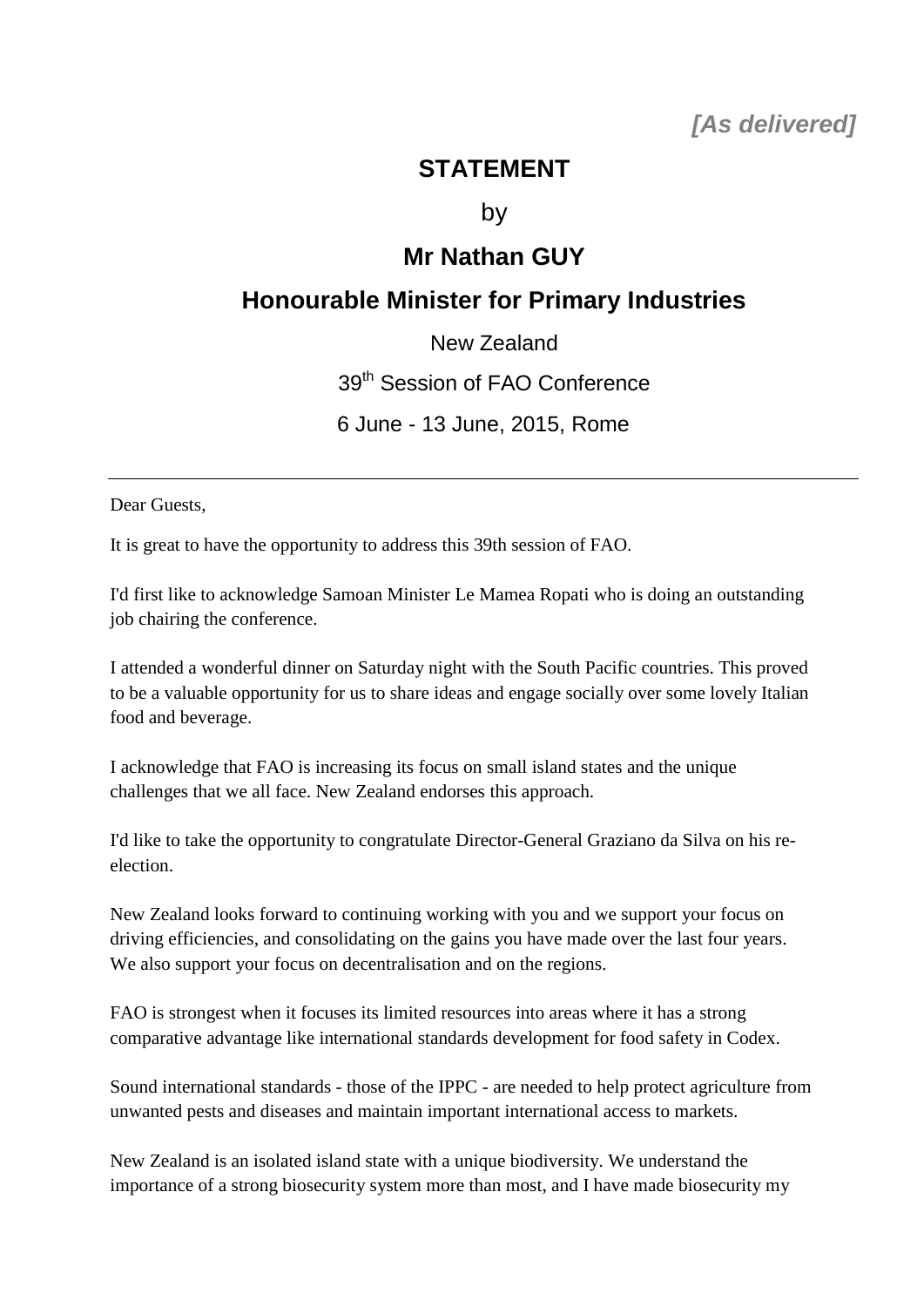number one priority as Minister.

There are many challenges for FAO to grapple with.

One of those is the sustainable management of global fisheries and the elimination of illegal fishing which must remain a key priority for all of us.

Another issue is ensuring we have global food supply to meet the needs of an ever growing population.

We support the strategic framework on food security to ensure that people around the world have access to safe and nutritious food.

New Zealand is trying to do its part. We feed around 40 million people.

We became a global food producer in 1882 with the first ever shipment of frozen sheep carcasses to the United Kingdom. We now export quality food products to around 130 countries (many are represented in the room today).

But we are still a relatively small player on the international stage producing 1% of world beef production, 3% of diary and 6% of world sheep meat production.

There has been much talk in Milan and here at this Conference about the hundreds of millions of people who don't have enough food. This has been a challenging global issue for many years.

The solution is not just about awareness and collaboration amongst the 194 FAO member nations. We really need to drive for results through sound agriculture policies and more open trade.

Short sighted protectionist policies can hurt the very people these interventions seek to help. This is done by locking local producers into unprofitable and eventually unsustainable production.

New Zealand abolished agriculture subsidies in the early 1980s. While initially painful, it was ultimately the best decision for our farmers.

Our farmers had to look for new markets and adopt new innovation inside the farm gate. We now produce food far more efficiently than we did 30 years ago.

For example, in the 1980s we had around 70 million sheep. We now have around 30 million sheep - less than half our 1980s flock - and yet we can still produce the same amount of sheep meat.